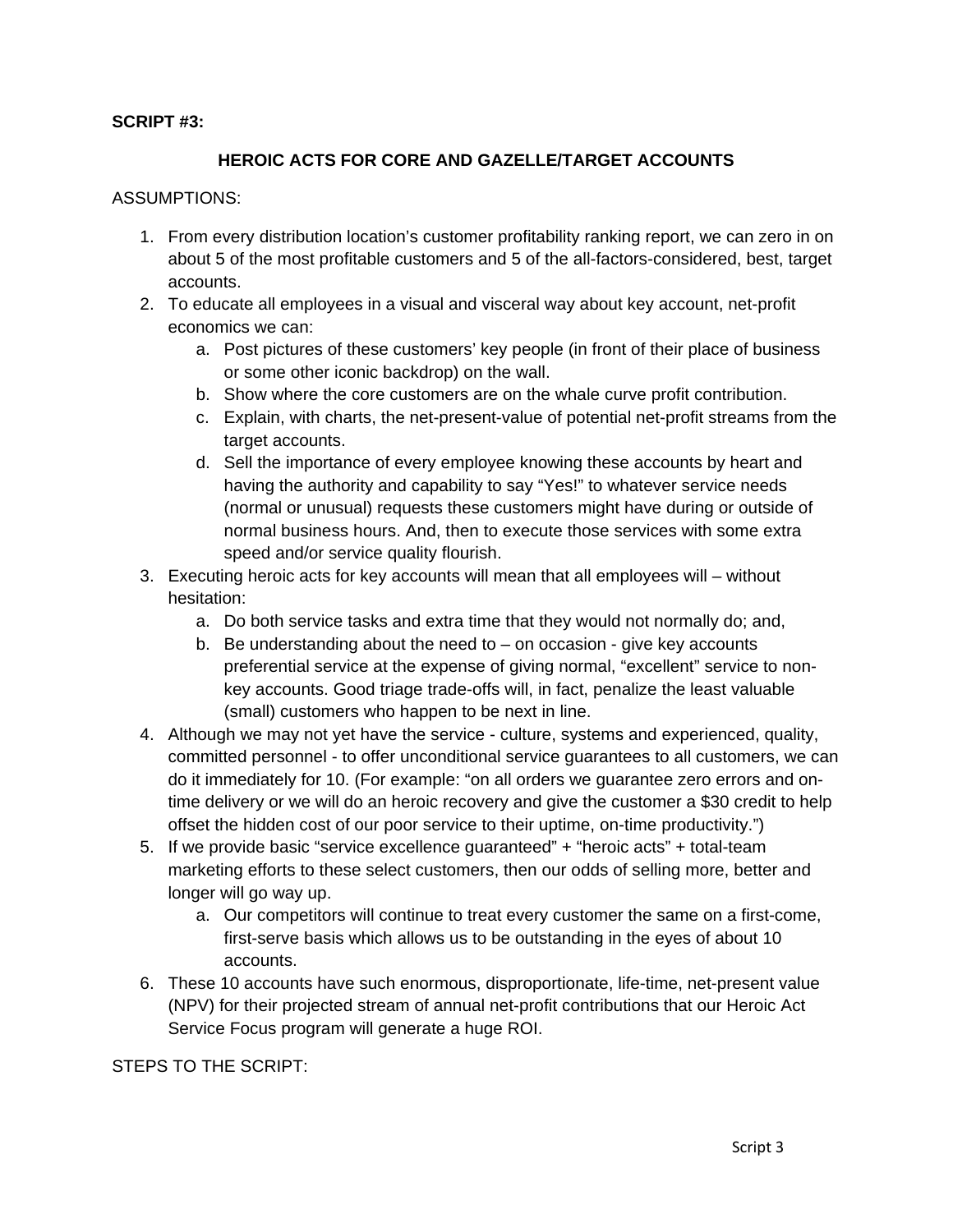- 1. Select the 5 (or so) most profitable (and likely to stay so and grow) accounts to label as "CORE".
- 2. Select 5 or so target accounts that we think offer us the most probabilistic net-present-value (NPV) increase in net profit growth.<sup>[1](#page-1-0)</sup>
- 3. Get the pictures taken as well as create fact sheets on all 10 that every employee will have to remember.
- 4. Prepare and then run an education session for all employees on the "net-profit" realities for:
	- a. Core accounts at the head of the whale curve<sup>[2](#page-1-1)</sup>;
	- b. The 80% in the middle who are around breakeven many of which have modest, negative, life-time, net-profit stream promise.
	- c. The bottom 1% that are destroying 20% of the true, peak profit total some of which we thought were our "best accounts". Along with our plans to turn the lead into gold.
	- d. The weighted selection criteria for why our 5 target accounts are the current ones that we will start off with knowing that every 3-6 months we may edit the list based on how the targets respond to our total-team, laser-beam, accountcracking strategies.
	- e. We want every employee to be able to explain why the 5-5-5 accounts for a branch is apt to be the source of 80% of our profit growth at the branch over the next few years and what that means to them economically.
- 5. Assemble about 5 case study examples of both what is and what is not an "heroic act" opportunity well executed (about 10 total) to then use to educate all employees on what is and how to do an heroic act.
	- a. Survey best accounts, management and all reps for historic stories in which a key or potentially key account:
		- i. Had an out of the ordinary need which some employee responded to in a creative, atypical and/or extra-effort way (or should of but did not).
		- ii. For the success stories which ideally led to the company getting more business and/or achieving a higher level of avowed loyalty from the customer give factual credit to people involved. For the don't-do-this, case studies, disguise the cases so that we aren't blaming anyone for missing or blowing an opportunity.
		- iii. Give short, catch-phrases to different types of heroic recoveries like:
			- 1. "All-hours service response": don't tell a top 10 account who calls in after the order desk is close that they have to call back tomorrow.
			- 2. "Whales before minnows": too much work, not enough people, key account calls (whale), then do "triage" which will hurt the normal service of the least valuable NPV customers (minnows).

1

<span id="page-1-0"></span> $1$  For criteria on choosing "target accounts" and much more see:

[http://merrifield.com/articles/Cracking\\_Target\\_Accounts.pdf.](http://merrifield.com/articles/Cracking_Target_Accounts.pdf) Also, any target account should have an intensely focused and aligned kinetic chain (ex 16 at my site).

<span id="page-1-1"></span> $^2$  Standard app within Waypoint Analytics "quantum profit management service"